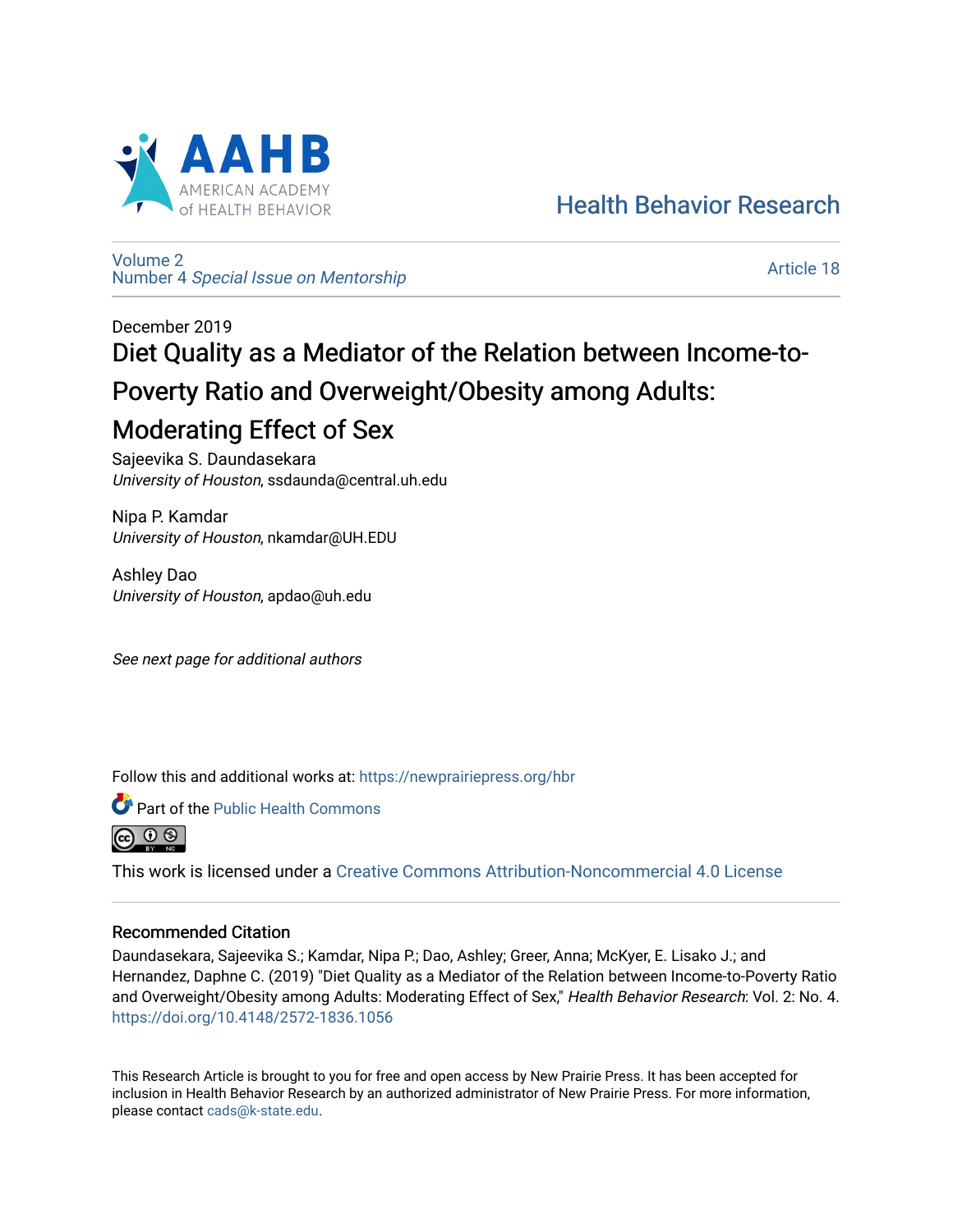# Diet Quality as a Mediator of the Relation between Income-to-Poverty Ratio and Overweight/Obesity among Adults: Moderating Effect of Sex

# **Abstract**

Poverty status influences obesity and dietary quality, and dietary quality influences obesity. How these relationships differ by sex is unclear. The current study aims were to 1) determine whether dietary quality mediates the relation between income-to-poverty ratio (IPR) and overweight/obesity (OV/OB) among men and women, separately, and 2) determine whether either of the mediated paths differs by sex. Four cycles of NHANES (2007-2014) were merged to obtain an unweighted study sample of 12,768 adults with complete data. Exposure variables included self-reported measures of IPR, Healthy Eating index (HEI) total score to measure diet quality, and sex. Direct assessment of height and weight was used to create OV/OB vs. normal weight categories of interest. A multiple-group moderated mediation model was conducted to evaluate the moderating effect of sex on the association between IPR and OV/OB through HEI. Covariates included age, race, marital status, education, employment, meeting physical activity recommendations, and daily sedentary time. A greater proportion of females experienced OV/OB, lower IPR, and higher HEI. The association between IPR and HEI did not differ by sex. Greater IPR was associated with lower odds of experiencing OV/OB for women and higher odds of experiencing OV/OB among men. For both males and females, HEI partially mediated the relationship between IPR and OV/OB  $(p < .05)$ . While efforts to improve dietary quality of all adults regardless of income and sex is needed, improving the dietary quality of higher income men may assist with reducing their experiences with OV/ OB.

# Keywords

Healthy eating index, poverty, overweight/obesity, moderated mediation model, sex differences

# Acknowledgements/Disclaimers/Disclosures

This manuscript is a product of the American Academy of Health Behavior's Research Scholars Mentoring Program (Greer-Kamdar; McKyer-Hernandez). Daundasekara and Kamdar are both postdoctoral scholars mentored by Hernandez. The preparation of this manuscript was partially supported by the William T. Grant Foundation's Career Development and Mentoring Grant #189020 to Hernandez and Kamdar. In addition, this manuscript was partially supported by the Research and Extension Experiential Learning for Undergraduate (REEU) Program of the National Institute of Food and Agriculture, USDA, Grant #2017-67032-26021, where Dao is an undergraduate mentee of Hernandez. The content is solely the responsibility of the authors and does not necessarily represent the official views of the sponsoring organizations. The authors have no conflicts of interest to report, financial or otherwise.

# Authors

Sajeevika S. Daundasekara, Nipa P. Kamdar, Ashley Dao, Anna Greer, E. Lisako J. McKyer, and Daphne C. Hernandez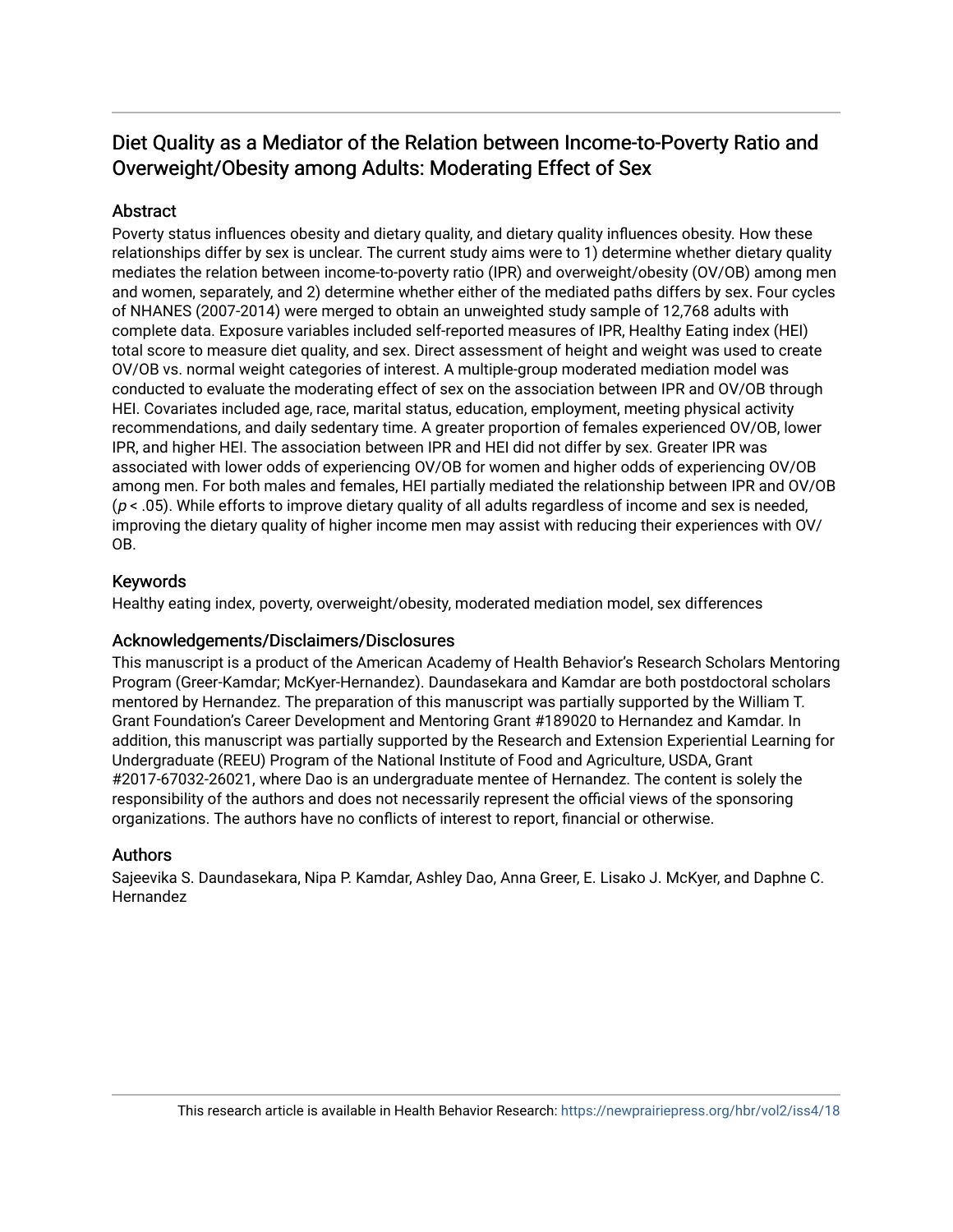### **Diet Quality as a Mediator of the Relation between Income-to-Poverty Ratio and Overweight/Obesity among Adults: Moderating Effect of Sex**

# **Sajeevika S. Daundasekara, PhD Nipa P. Kamdar, PhD, RN, FNP-BC Ashley Dao Anna E. Greer, PhD, MCHES E. Lisako J. McKyer, PhD, MPH, FAAHB Daphne C. Hernandez, PhD, MSEd, FAAHB\***

#### **Abstract**

Poverty status influences obesity and dietary quality, and dietary quality influences obesity. How these relationships differ by sex is unclear. The current study aims were to 1) determine whether dietary quality mediates the relation between income-to-poverty ratio (IPR) and overweight/obesity (OV/OB) among men and women, separately, and 2) determine whether either of the mediated paths differs by sex**.** Four cycles of NHANES (2007-2014) were merged to obtain an unweighted study sample of 12,768 adults with complete data. Exposure variables included self-reported measures of IPR, Healthy Eating index (HEI) total score to measure diet quality, and sex. Direct assessment of height and weight was used to create OV/OB vs. normal weight categories of interest. A multiple-group moderated mediation model was conducted to evaluate the moderating effect of sex on the association between IPR and OV/OB through HEI. Covariates included age, race, marital status, education, employment, meeting physical activity recommendations, and daily sedentary time. A greater proportion of females experienced OV/OB, lower IPR, and higher HEI. The association between IPR and HEI did not differ by sex. Greater IPR was associated with lower odds of experiencing OV/OB for women and higher odds of experiencing OV/OB among men. For both males and females, HEI partially mediated the relationship between IPR and OV/OB ( $p < .05$ ). While efforts to improve dietary quality of all adults regardless of income and sex is needed, improving the dietary quality of higher income men may assist with reducing their experiences with OV/OB.

\*Corresponding author can be reached at: dhernandez $26@$ uh.edu

# **Introduction**

Almost 40% of U.S. adults experience obesity (Hales, Carroll, Fryar, & Ogden, 2017). Opportunities for reducing overweight/obesity (OV/OB) among U.S. adults are needed as obesity is associated with chronic diseases, such as diabetes, hypertension, hyperlipidemia, asthma, and arthritis (Mokdad et al., 2003). Researchers have consistently identified differences in obesity prevalence between lower and higher income groups (Scharoun-Lee, Kaufman, Popkin, & Gordon-Larsen, 2009). This inequity may be related to dietary quality (Drewnowski & Specter, 2004). The degree to which an individual's diet adheres to U.S. Department of Agriculture's dietary recommendations is based on the Healthy Eating Index (HEI) scale (Krebs-Smith et al., 2018). Foods with a lower HEI score have a tendency to be energy dense (i.e., higher in sugar and fat). Energy dense foods are often highly palatable, which may lead to a preference and overconsumption.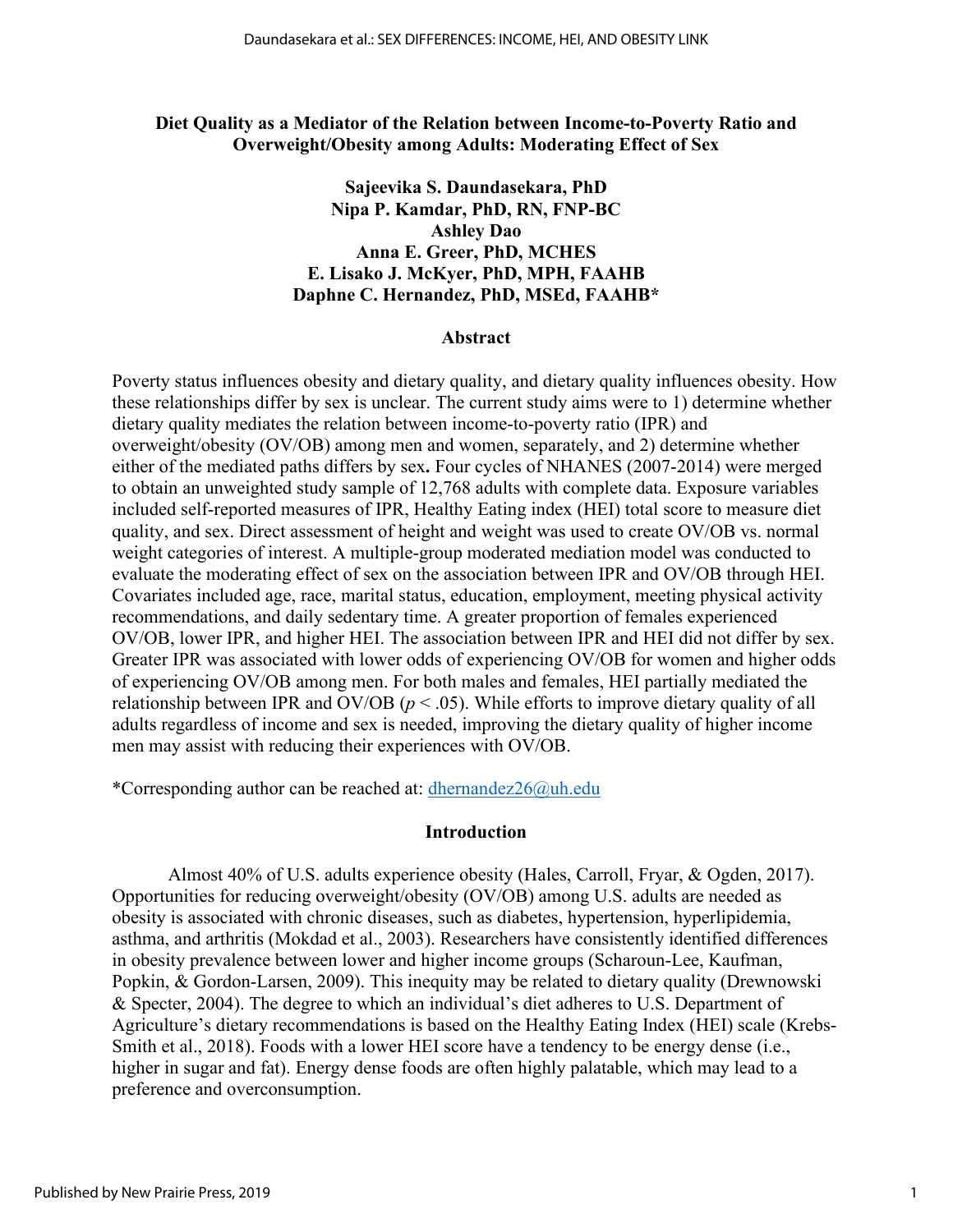Consistent with inequities in obesity by income status, diet quality inequities are also related to income status. Compared to higher income families, lower income families are more likely to purchase energy-dense foods (Drewnowski & Eichelsdoerfer, 2010) and consume fewer vegetables and whole grains, which places them at risk for a lower HEI score (Drewnowski & Eichelsdoerfer, 2010). Prior studies using the HEI have identified income-HEI inequities, with lower HEI scores being associated with lower incomes. (Drewnowski & Specter, 2004). This income-dietary quality inequity has also been found in several European countries (Irala-Estevez et al., 2000; Michaud et al., 1998; Mooney, 1990). However, evidence is lacking on whether diet quality is a potential link between poverty and adult weight status. Therefore, the first aim of the current study was to determine whether dietary quality (as measured by HEI total score) mediates the relation between income-to-poverty ratio and overweight/obesity.

There is also evidence that the association between income and weight status differs by sex (Bruce, Sims, Miller, Elliott, & Ladipo, 2007). Specifically, the inequities observed between income and obesity appear to be particularly apparent among women (Hernandez & Pressler, 2014). Among women, the difference in the prevalence of obesity within lower income brackets (e.g., 45.2% for women  $\leq 130\%$  FPL) and higher income brackets (e.g., 29.7% for women with  $\geq$ 350% FPL) is significantly different. Among men, these differences are minimal (32.6% versus 31.5%, respectively) (Ogden et al., 2017).

The associations between poverty and obesity (Ogden et al., 2017), poverty and poor dietary quality (Drewnowski & Eichelsdoerfer, 2010), and poor diet quality and obesity have been established (Drewnowski & Specter, 2004). However, the condition sex places on the relationship between: 1) income and dietary quality, and 2) dietary quality and weight status is less clear. In general, women appear to have higher HEI scores compared to men (Hiza, Casavale, Guenther, & Davis, 2013). Prior research has revealed that the correlation between HEI and obesity-related outcomes differ by sex (Guo, Warden, Paeratakul, & Bray, 2004; Tande, Magel, & Strand, 2010). According to Tande et al. (2010), the correlation between higher HEI score and lower risk of abdominal adiposity was stronger in men compared to women, and Drenowatz, Shook, Hand, Hébert, and Blair (2014) also reported that the association between higher HEI and lower body fat percent was significant only among men. Prior research also indicates that dietary quality is lower in food insufficient households (Drewnowski & Specter, 2004), and women in food insufficient households were more likely to be overweight; this relationship did not exist for men (Basiotis & Lino, 2003). Thus, it seems reasonable that there might be some moderating effect of sex on the relationship between: 1) income-to-poverty ratio and dietary quality, and 2) dietary quality and weight status. If HEI is a link between income-topoverty ratio and OV/OB, this mediation effect might also differ by sex. Therefore, our second aim is to investigate whether the mediation effect is moderated by sex and to determine which of the mediated paths differ by sex.

#### **Methods**

#### **Study Sample**

Four cycles of NHANES (2007-2014) were merged to obtain an adequate sample size  $(N = 33,574)$ . The NHANES' sampling design and data collection procedures have been previously described (Johnson, Dohrmann, Burt, & Mohadjer, 2014). The sample inclusion criteria for the current study involved adult participants (18 - 64 years of age) and excluded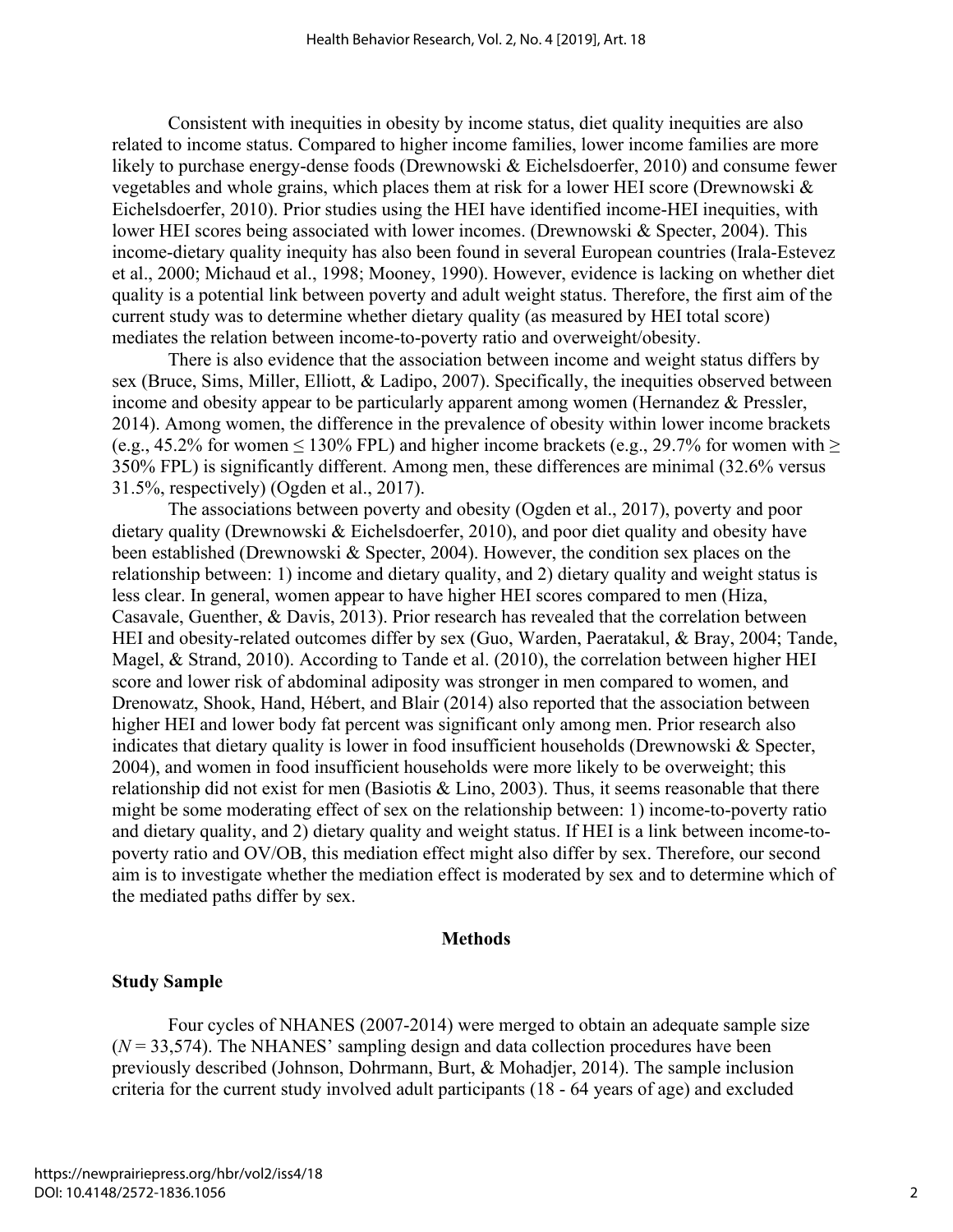children, older adults, pregnant women, underweight adults, and adults of other race (18,516 excluded). Participants with missing data on weight status ( $n = 1,122$ ), income-to-poverty ratio  $(n = 1,122)$ , and covariates  $(n = 46)$  were excluded. The final study sample consisted of 12,768 (unweighted count) adults who completed the NHANES in-home family interview, private interview, and physical examination. Multi-year sample weights were computed by dividing the 2-year sample weights by the number of 2-year cycles and used for all analyses.

Compared with the sample excluded due to missing values  $(N = 2.290)$ , the participants in the analytical sample were older  $(t = 15.94, p < .001)$ , more likely to report an income-topoverty ratio equal to or greater than three ( $\chi^2$  = 37.17, *p* < .001), less likely to have an education less than high school ( $\chi^2$  = 29.51, *p* < .001), and less likely to be Hispanic ( $\chi^2$  = 54.75, *p* < .001) or non-Hispanic Black ( $\chi^2$  = 15.69, *p* < .001). In addition, the analytic sample was more likely to include non-Hispanic white adults ( $\chi^2$  = 66.65, p < .001), employed adults ( $\chi^2$  = 64.53, p < .001), adults with a college degree or greater level of education ( $\chi^2$  = 36.96, *p* < .001), and females  $(\chi^2 = 4.69, p = .034).$ 

#### **Measures**

**Weight status***.* Height and weight measurement procedures used to calculate Body Mass Index (BMI) that have been previously described (National Center for Health Statistics, 2013). A dichotomous variable was created to indicate overweight/obese vs. normal weight status  $(1 = overweight/obese, 0 = normal weight).$ 

**Income-to-poverty ratio (IPR) index***.* IPR is an indicator of socio-economic status (Okosun, Annor, Seale, & Eriksen, 2014). Compared to income, IPR is a better indicator of the household wealth as it takes into account the poverty guidelines specific to the household size, the residence state, and the year. It is a more robust measure of socio-economic status compared to education and occupation (Okosun et al., 2014). The IPR index was calculated by dividing self-reported family income by the poverty guidelines, specific to family size, and the appropriate year and state. (U.S. Department of Health & Human Services, 2011). While it is common to use IPR as a categorical variable, for the purpose of the multiple-group moderated mediation analysis, a continuous measure of IPR ranging from zero to five was used. Lower IPR indicates higher degree of poverty.

**Diet quality***.* Diet quality was measured using the 2015 HEI total score. The process through which dietary assessments were collected, along with the content validity, construct validity, and reliability have been reported elsewhere (Guenther et al., 2014; Krebs-Smith et al., 2018; Reedy et al., 2018). Scores range from 0-100, with greater scores indicating a higher quality diet (Bowman, Lino, Gerrior, & Basiotis, 1998; Kennedy, Ohls, Carlson, & Fleming, 1995).

**Sex.** Participants self-reported their sex as male [reference] or female.

**Covariates.** A range of self-reported socio-demographic and physical activity (PA) characteristics were identified as potential confounders of the hypothesized model. Sociodemographic covariates included: age (years), race/ethnicity (Hispanic [reference], non-Hispanic white, non-Hispanic black), marital status (single [reference] vs. married/cohabitating), education (high school or greater [reference] vs. less than high school diploma), and employment status (unemployed [reference] vs. employed). Participants were classified as meeting PA recommendations (U.S. Department of Health & Human Services, 2018) if they reported  $\geq 150$ minutes/week of moderate to vigorous physical activity based on their leisure time PA, work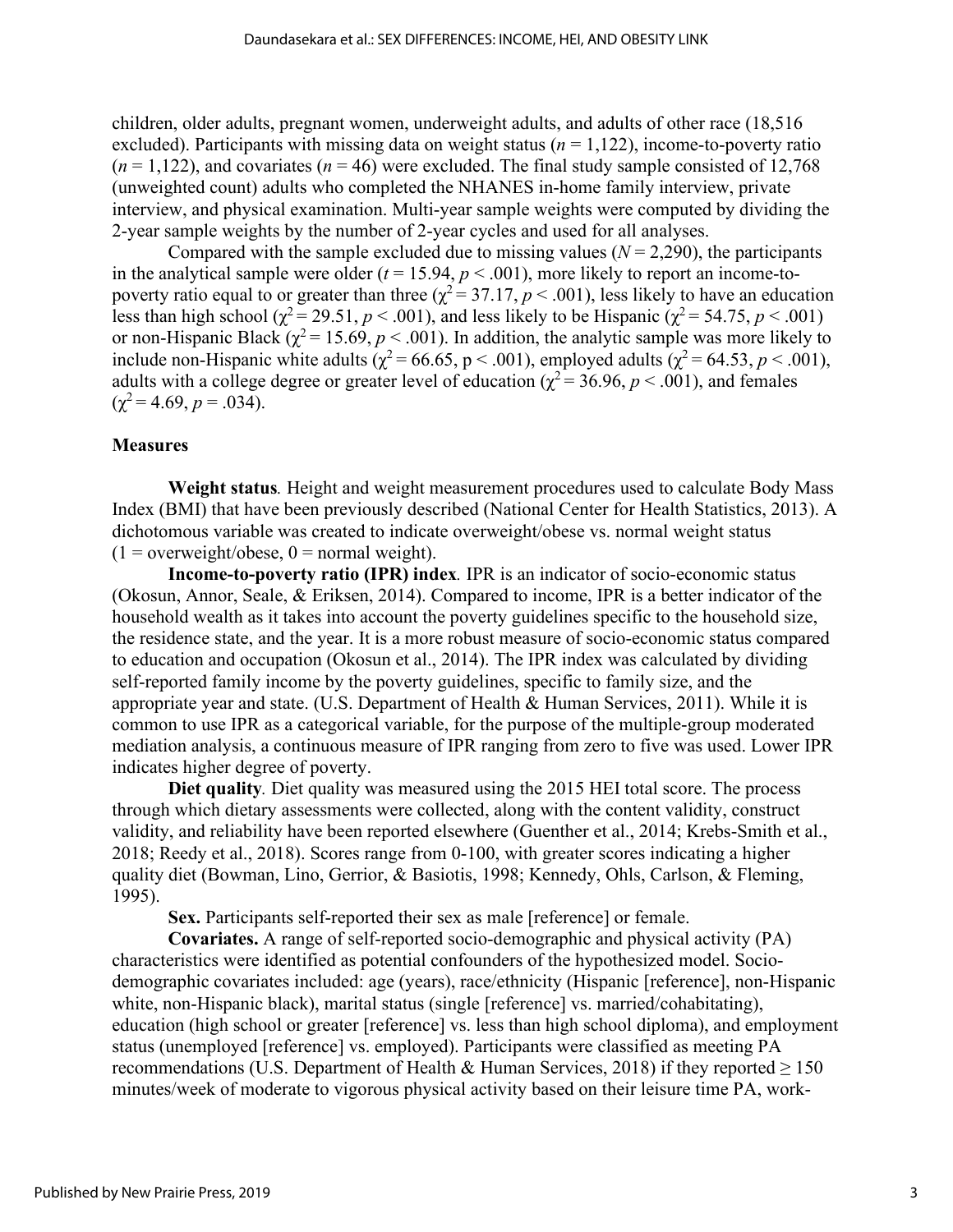related PA, and transport PA (IPAQ Research Committee, 2005). Daily sedentary activity time (minutes/day) was assessed through a single questionnaire item about time spent sitting, except when sleeping. Daily sedentary activity time was converted to hours of sedentary time (hours/day) and used in the mediation models.

### **Statistical Analysis**

All data were analyzed using Mplus version 8.2. Weighted descriptive analyses were performed for the total sample, by sex, and by weight status. Weighted mediation analysis controlling for covariates was performed using the total analytic sample to determine whether HEI mediates the association between IPR and OV/OB. Total effect of IPR on OV/OB (path c), effect of IPR on HEI (path a), effect of HEI on OV/OB (path b), and direct effect of IPR on OV/OB controlling for HEI (path c') were determined as significant if  $p < 0.05$ . The indirect effect of IPR on OV/OB through HEI was computed as the product of the two paths a and b (Figure 1). A significant indirect effect was evidenced by a biased corrected 95% bootstrap confidence interval (CI) not containing zero. The mediation effect was defined as a "full mediation" if inclusion of the mediation variable (HEI) drops the direct effect to zero and the path is no longer significant, or a "partial mediation" if the direct effect becomes weaker, yet still a significant path.

Since the research evidence suggests the relations among the variables differ for men and women (Bruce et al., 2007; Tande et al., 2010), to test the potential moderating effect of sex on the association between IPR and the risk of OV/OB through dietary quality, multiple-group comparison was conducted using sex as the grouping variable. In the multiple-group analysis, instead of using sex as a predictor, a set of two hypothesized models were specified and estimated simultaneously as explained by Ryu and Cheong (2017). Coefficients for path a (effect of IPR on HEI), b (effect of HEI on OV/OB), c (effect of IPR on OV/OB), and c' (effect of IPR on OV/OB controlling for HEI) were determined for males and females and the sex differences in each path were assess (e.g., aF –aM). A significant moderation effect of sex on the mediation path was evident if the 95% bootstrapped CI for the sex difference in the indirect effect did not include zero. All statistical analyses accounted for the complex sampling design of NHANES in the weighted models, along with covariates listed above.

#### **Results**

# **Participant Characteristics**

Participant characteristics, significant bivariate differences between males and females, and differences among BMI categories are shown in Table 1. A greater proportion of female participants were obese compared to male participants. Females had a significantly lower mean IPR compared to males. Males had significantly lower HEI total score compared to females. Within- and between-sex comparisons indicate that there are significant differences in the sociodemographic and physical activity characteristics among the normal weight and OV/OB participants.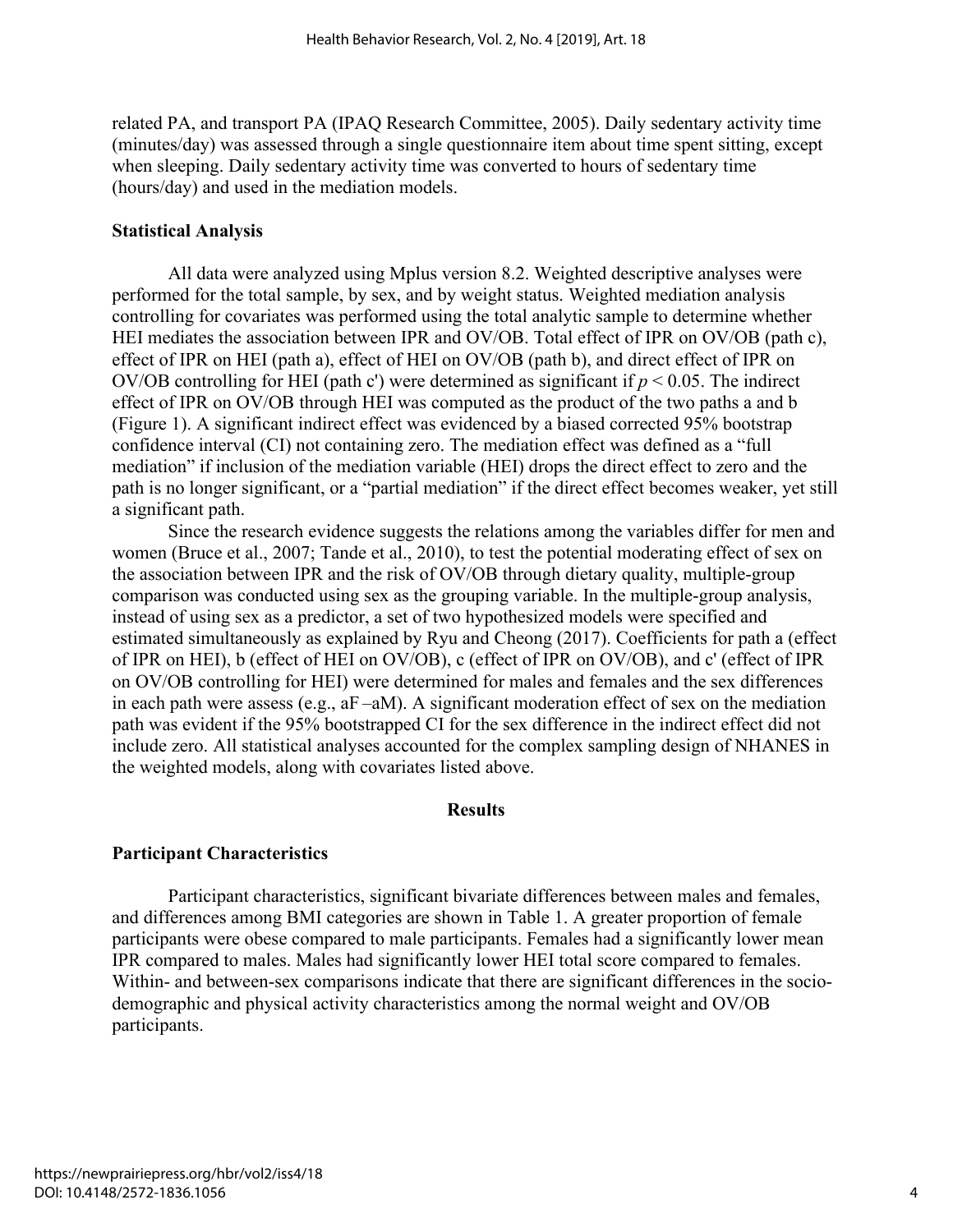# Table 1

# *Characteristics of the Full Study Sample Overall and by Sex and Weight Status (Mean (SE) or Percentage)*

|                                        | Total          | Male<br>$(N = 6,292)$ |                                  |                       |                 | Female<br>$(N = 6,476)$ |                          |                        |                 |                         |
|----------------------------------------|----------------|-----------------------|----------------------------------|-----------------------|-----------------|-------------------------|--------------------------|------------------------|-----------------|-------------------------|
|                                        | sample         |                       | Normal                           |                       |                 | Female                  | Normal                   |                        |                 | <b>Sex</b>              |
| Sample characteristic                  | $(N = 12,768)$ | Male total            | Weight                           | Overweight            | Obese           | total                   | Weight                   | Overweight             | Obese           | Comparison <sup>d</sup> |
| Weight status as body mass index (BMI) |                |                       |                                  |                       |                 |                         |                          |                        |                 |                         |
| Normal weight (BMI<br>$18.5 - 24.9$    | 28.68%         | 25.27%                | 100%                             |                       |                 | 32.06%                  | 100%                     |                        |                 | 37.93***                |
| Overweight<br>$(BMI 25.0-29.9)$        | 33.53%         | 38.99%                | $\sim$                           | 100%                  | $\sim$          | 28.12%                  | $\overline{a}$           | 100%                   |                 | $81.11***$              |
| Obese (BMI $\geq$ 30)                  | 37.79%         | 35.74%                | $\overline{a}$                   |                       | 100%            | 39.82%                  |                          |                        | 100%            | $14.51***$              |
| <b>Family income-to-</b>               | 3.01           | 3.08(0.05)            | 2.81(0.08)                       | 3.23                  | 3.11            | 2.94(0.05)              | 3.26<br>(0.06)           | 2.98                   | 2.64            | $5.53***$               |
| poverty ratio                          | (0.05)         |                       | a,b                              | $(0.06)^{\circ}$      | (0.05)          |                         | a,b                      | $(0.07)^{c}$           | (0.06)          |                         |
| Diet quality                           |                |                       |                                  |                       |                 |                         |                          |                        |                 |                         |
| 2015 Healthy Eating                    | 52.61(0.25)    | 51.13                 | 50.84                            | $52.27(0.39)^{\circ}$ | 50.09           | 54.07                   | 56.43 (0.55)             | 54.73 $(0.50)^{\circ}$ | 51.71           | $-9.94***$              |
| Index                                  |                | (0.26)                | $(0.55)^{a}$                     |                       | (0.31)          | (0.33)                  | a,b                      |                        | (0.35)          |                         |
| Socio-demographic characteristics      |                |                       |                                  |                       |                 |                         |                          |                        |                 |                         |
| Age                                    | 41.98 (0.24)   | 41.65<br>(0.27)       | 37.40<br>$(0.56)$ <sup>a,b</sup> | 42.75(0.33)           | 43.44<br>(0.30) | 42.32<br>(0.27)         | 39.84<br>$(0.48)^{a,b}$  | 43.19(0.40)            | 43.70<br>(0.31) | $-2.74**$               |
| Race/ethnicity                         |                |                       |                                  |                       |                 |                         |                          |                        |                 |                         |
| Hispanic                               | 15.64%         | 16.42%                | $13.06\%$ <sup>a,b</sup>         | 17.33%                | 17.80%          | 14.88%                  | $11.36\%$ <sup>a,b</sup> | 16.51%                 | 16.55%          | $10.15**$               |
| Non-Hispanic White                     | 72.05%         | 72.37%                | 73.72% <sup>b</sup>              | 73.71%°               | 69.95%          | 71.74%                  | $81.57\%$ <sup>a,b</sup> | 71.31%°                | 64.13%          | 0.93                    |
| Non-Hispanic Black                     | 12.30%         | 11.21%                | 13.22% <sup>a</sup>              | 8.95%°                | 12.25%          | 13.39%                  | $7.07\%$ <sup>a,b</sup>  | $12.18\%$              | 19.32%          | 25.49***                |
| <b>Marital Status</b>                  |                |                       |                                  |                       |                 |                         |                          |                        |                 |                         |
| Married or                             | 63.51%         | 64.93%                | $51.84\%$ <sup>a,b</sup>         | 69.66%                | 69.01%          | 62.12%                  | $64.18^{b}$              | 63.76%°                | 59.29%          | $10.98**$               |
| cohabitating                           |                |                       |                                  |                       |                 |                         |                          |                        |                 |                         |
| Single                                 | 36.49%         | 35.07%                | $48.16\%^{a,b}$                  | 30.34%                | 30.99%          | 37.88%                  | 35.82% <sup>b</sup>      | $36.24\%$ °            | 40.71%          |                         |
| Education                              |                |                       |                                  |                       |                 |                         |                          |                        |                 |                         |
| Less than high school<br>diploma       | 15.64%         | 16.68%                | 17.94%                           | 16.43%                | 16.06%          | 14.62%                  | $10.05\%$ <sup>a,b</sup> | 15.02%°                | 18.00%          | $10.20**$               |
| High school diploma                    | 84.36%         | 83.32%                | 82.06%                           | 83.57%                | 83.94%          | 85.38%                  | 89.95%a,b                | 84.98%c                | 82.00%          |                         |
| or greater                             |                |                       |                                  |                       |                 |                         |                          |                        |                 |                         |
| Employment status                      |                |                       |                                  |                       |                 |                         |                          |                        |                 |                         |
| Employed                               | 70.63%         | 76.60%                | 73.30% <sup>a</sup>              | 80.31%°               | 74.87%          | 64.73%                  | $67.49\%$                | $66.14\%$              | 61.50%          | 93.74***                |
| Unemployed                             | 29.37%         | 23.40%                | 26.70% <sup>a</sup>              | $19.69\%$ °           | 25.13%          | 35.27%                  | $32.51\%$                | 33.86%c                | 38.50%          |                         |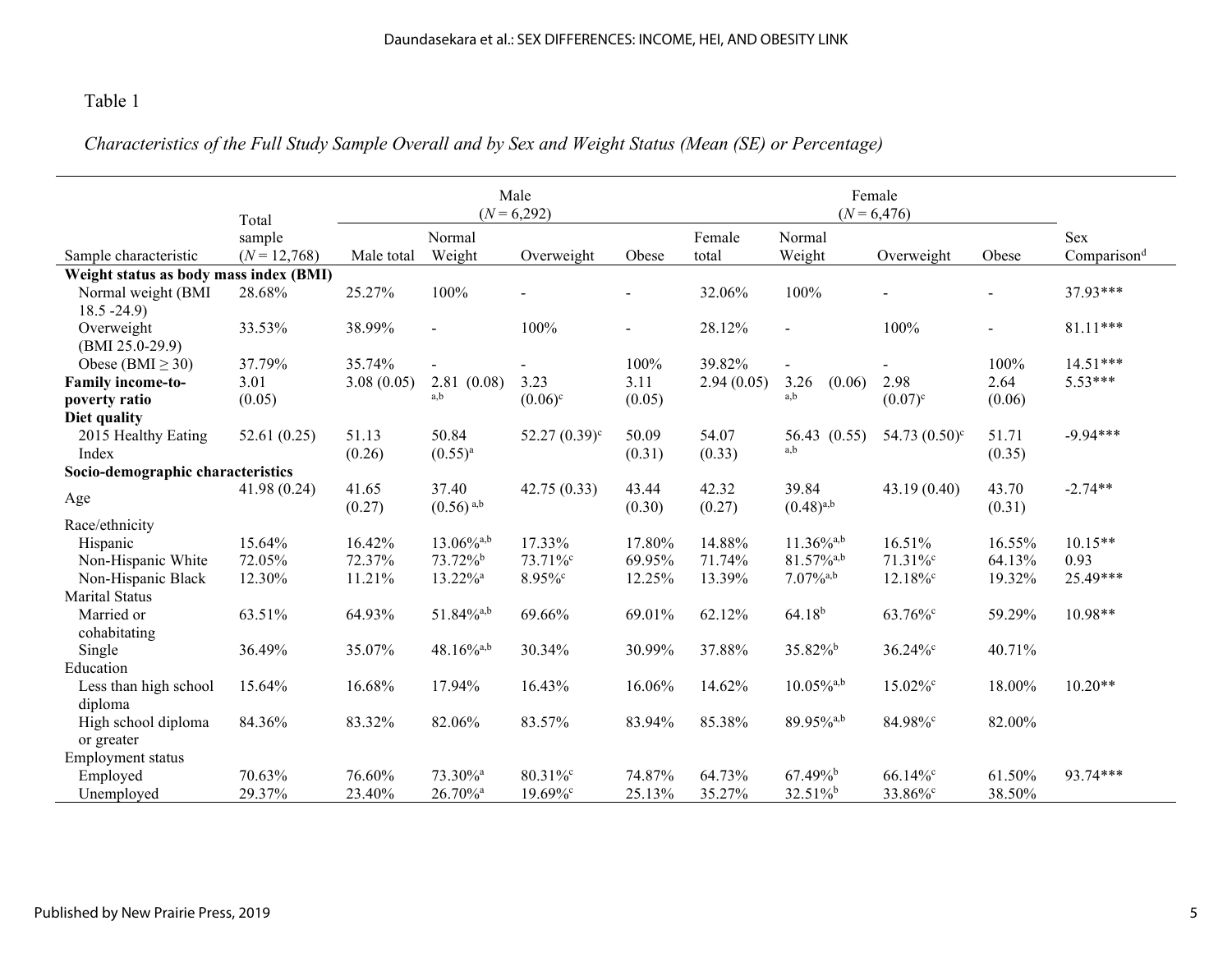# Table 1 (Continued)

*Characteristics of the Full Study Sample Overall and by Sex and Weight Status (Mean (SE) or Percentage)* 

|                                        | Total          | Male<br>$(N = 6,292)$ |            |                        |        | Female<br>$(N = 6,476)$ |                          |              |        |                         |
|----------------------------------------|----------------|-----------------------|------------|------------------------|--------|-------------------------|--------------------------|--------------|--------|-------------------------|
|                                        | sample         |                       | Normal     |                        |        | Female                  | Normal                   |              |        | Sex                     |
| Sample characteristic                  | $(N = 12,768)$ | Male total            | Weight     | Overweight             | Obese  | total                   | Weight                   | Overweight   | Obese  | Comparison <sup>a</sup> |
| Weight status as body mass index (BMI) |                |                       |            |                        |        |                         |                          |              |        |                         |
| <b>Physical Activity</b>               |                |                       |            |                        |        |                         |                          |              |        |                         |
| Meets PA                               | 60.98%         | 69.04%                | $70.73\%$  | $72.61\%$ <sup>c</sup> | 63.95% | 53.00%                  | $62.17\%$ <sup>a,b</sup> | 55.35%°      | 43.96% | $171.57***$             |
| recommendation <sup>e</sup>            |                |                       |            |                        |        |                         |                          |              |        |                         |
| Sedentary activity                     | 6.16           | 6.15(0.08)            | 5.83(0.12) | 6.20                   | 6.33   | 6.13(0.07)              | 5.76 $(0.11)^{b}$        | 5.96         | 6.55   | 0.78                    |
| time (hrs/day)                         | (0.06)         |                       | a,b        | (0.12)                 | (0.10) |                         |                          | $(0.12)^{c}$ | (0.10) |                         |

 $*p < .05$ ,  $*p < .01$ ,  $**p < .001$ <br> $*p < .05$ , normal weight vs. overweight within the same sex

 $b \cdot p < .05$ , normal weight vs. obese within the same sex  $c \cdot p < .05$ , overweight vs. obese within the same sex

<sup>d</sup> Chi-square test or t-test

<sup>e</sup> The physical activity (PA) recommendation is  $\geq 150$  minutes of moderate to vigorous physical activity per week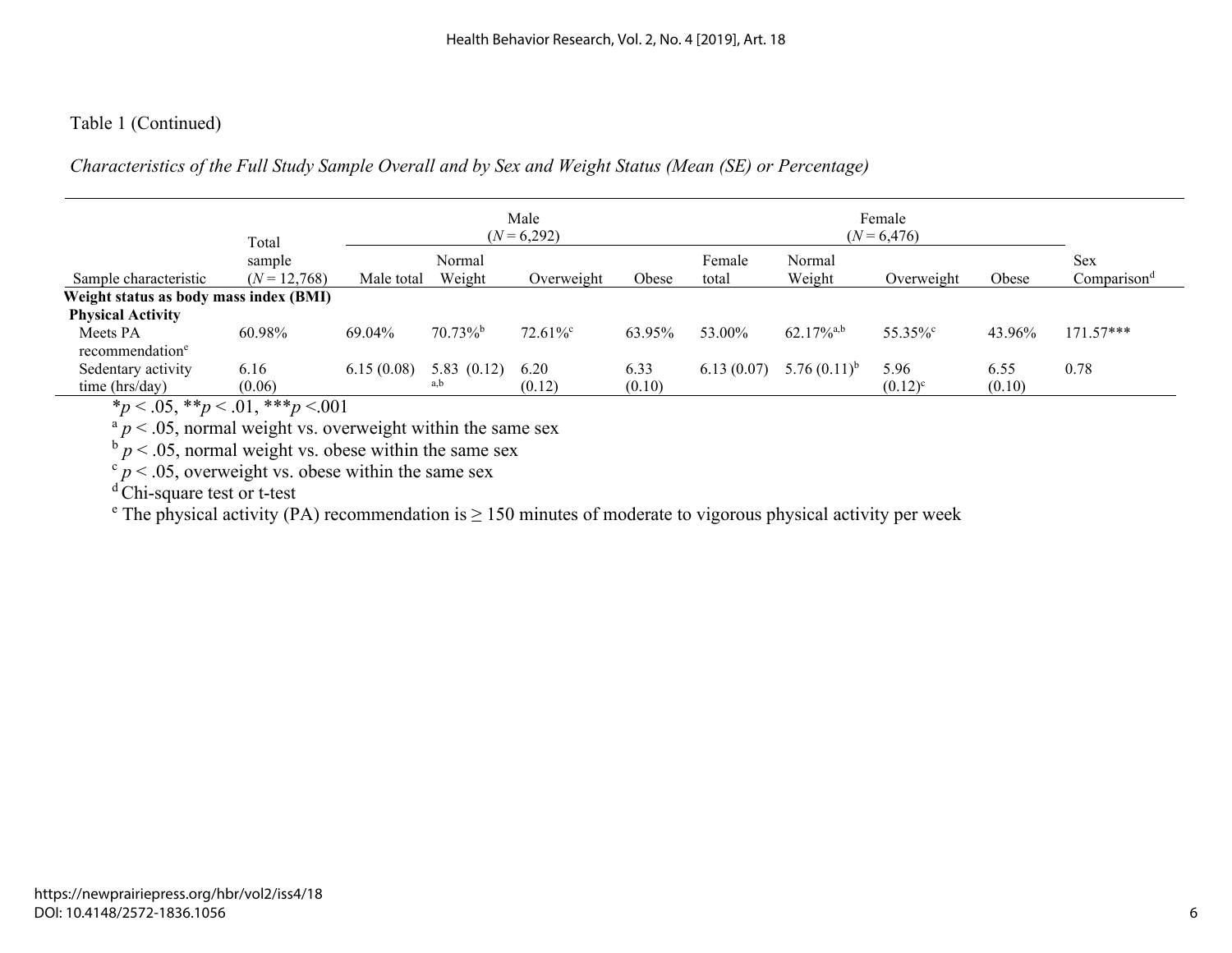Total Effects (c paths)



# Direct (*c'*) and Indirect (*ab*) Effects



*Figure 1*. Covariate-adjusted multiple-group moderated mediation model of the indirect effect (*ab*) of income-to-poverty ratio on overweight and obesity status through healthy eating index by sex (Subscript M=male, Subscript F=female). *Note*: \*\*\* *p* < .001, \*\* *p* < .01, \* *p* < .05. a path = Effect of X on M; b paths = Effect of M on Y; c paths = Total effect of X on Y; c' paths = Direct effect of X on Y controlling for M. Higher scores on the Healthy Eating Index indicate greater dietary quality.

# **Mediation Effect of HEI (Total Sample)**

After controlling for the covariates, there is a significant positive association between IPR and HEI score (path a;  $\beta = 0.157$ , SE = 0.016,  $p < .001$ ), and a negative association between HEI score and experiencing OV/OB (path b;  $\beta$  = -0.116, SE = 0.016,  $p < .001$ ). The total effect indicates that IPR was inversely associated with experiencing OV/OB (path c;  $\beta$  = -0.080, SE = 0.020,  $p < .001$ ). The direct effect of IPR on OV/OB was negative and statistically significant (path c';  $\beta$  = -0.061, SE = 0.020,  $p$  = .002).

The indirect association between IPR on OV/OB through HEI was also statistically significant (path ab;  $\beta$  = -0.018, SE = 0.003, 95% bootstrap CI = -0.024, -0.0012, *p* < .001),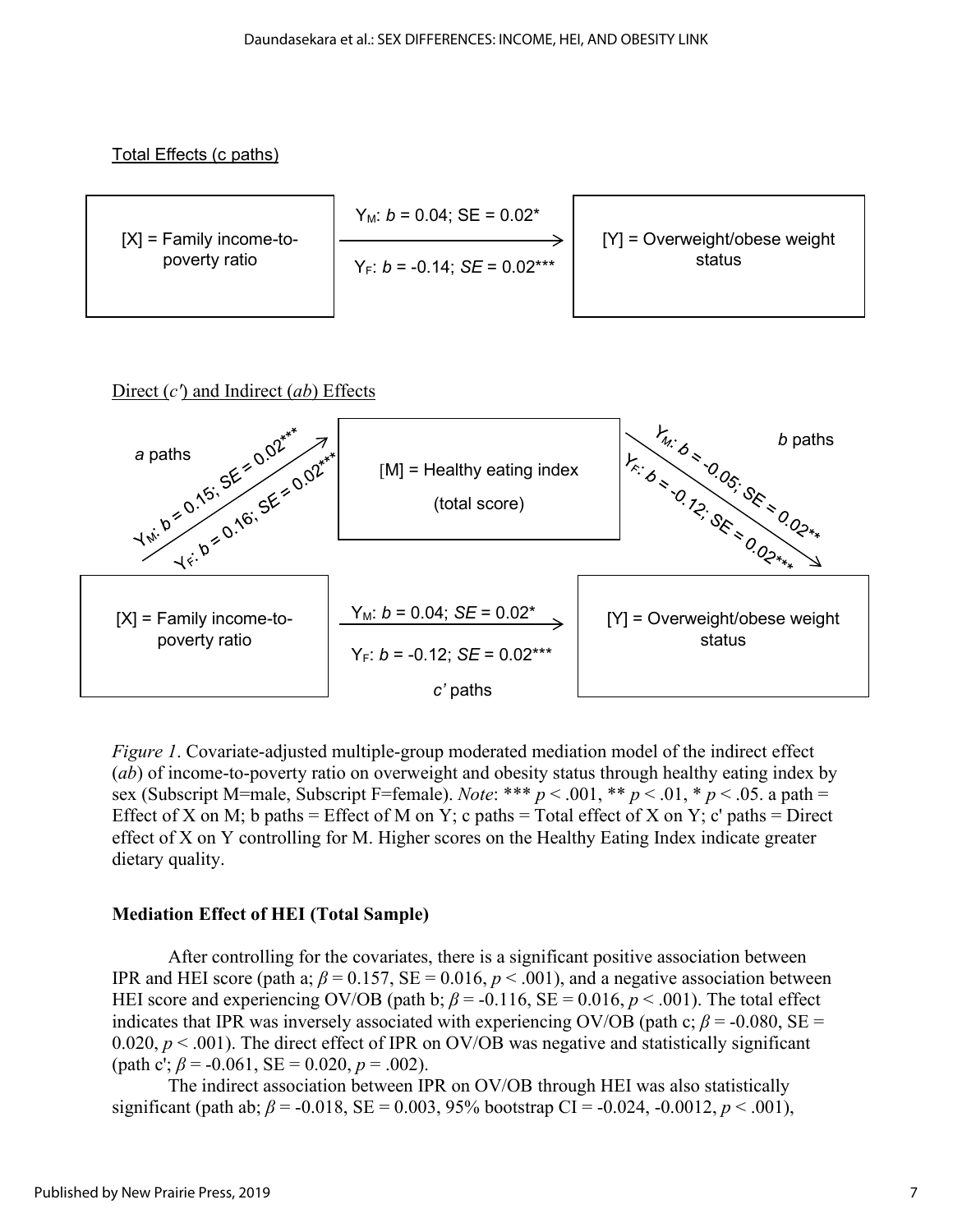indicating that among adults HEI mediates the relationship between IPR and experiencing OV/OB. Since the direct effect is still significant after addition of the mediator, HEI only partially mediates this relationship.

#### **Multiple-group Moderated Mediation Model by Sex**

Among males, the total effect of IPR indicates that IPR was positively associated with experiencing OV/OB (Figure 1, above the arrow). In the covariate-adjusted model, the direct effect of IPR on OV/OB was positive and statistically significant. In contrast to the total sample, among men higher IPR was associated with higher likelihood of experiencing OV/OB. The indirect association between IPR and OV/OB through HEI was negative and statistically significant ( $\beta$  = -0.008, SE = 0.003, 95% bootstrap CI = -0.012, -0.003,  $p = .009$ ), indicating that for males HEI mediates this relationship. Since the direct effect is also statistically significant, HEI partially mediates the association between IPR and experiencing OV/OB. In other words, with higher HEI total scores, higher IPR was associated with a lower likelihood of experiencing OV/OB. As the direct effect and indirect effects are in the opposing direction for men, the association between IPR and OV/OB through HEI is an "inconsistent mediation" (MacKinnon, Fairchild, & Fritz, 2007).

Among females, the total effect of IPR on OV/OB status indicates IPR was inversely associated with the likelihood of being categorized as OV/OB (Figure 1, below the arrow). In the covariate-adjusted model, the direct effect of IPR on OV/OB was statistically significant; these variables were inversely related for females. The indirect association between IPR on OV/OB through HEI was also statistically significant for females ( $\beta$  = -0.019, SE = 0.004, 95% bootstrap  $CI = -0.025, -0.012, p < .001$ , indicating that HEI mediates this relation. Since the direct effect is statistically significant, HEI partially mediates the relation. Among women with higher HEI total scores, higher IPR was associated with lower likelihood of experiencing OV/OB. The results for the mediation effect and each path of the relationship for women were similar to the total sample.

#### **Sex Differences**

 The total and direct effects of IPR on OV/OB were significant among both men and women. However, this association was negative among men and was positive among women.

The difference in the influence of IPR on HEI total score (path a) between males and females was  $0.069$  (SE = 0.195, 95% bootstrap CI = -0.256, 0.396,  $p = .724$ ) and was not statistically significant. Thus, sex does not affect how IPR influences HEI, when controlling for the covariates. The difference in the influence of HEI total score on OV/OB (path b) between males and females was  $-0.002$  (SE = 0.001, 95% bootstrap CI =  $-0.004$ ,  $-0.001$ ,  $p = 011$ ). Thus, sex affects how HEI influences OV/OB, when controlling for IPR and covariates. The difference in the indirect effect of IPR on OV/OB through HEI between males and females was -0.003  $(SE = 0.001, 95\%$  bootstrap CI = -0.006, -0.001,  $p = .022$ ). Thus, the sex difference in the mediation effect is statistically significant, indicating a moderated mediation.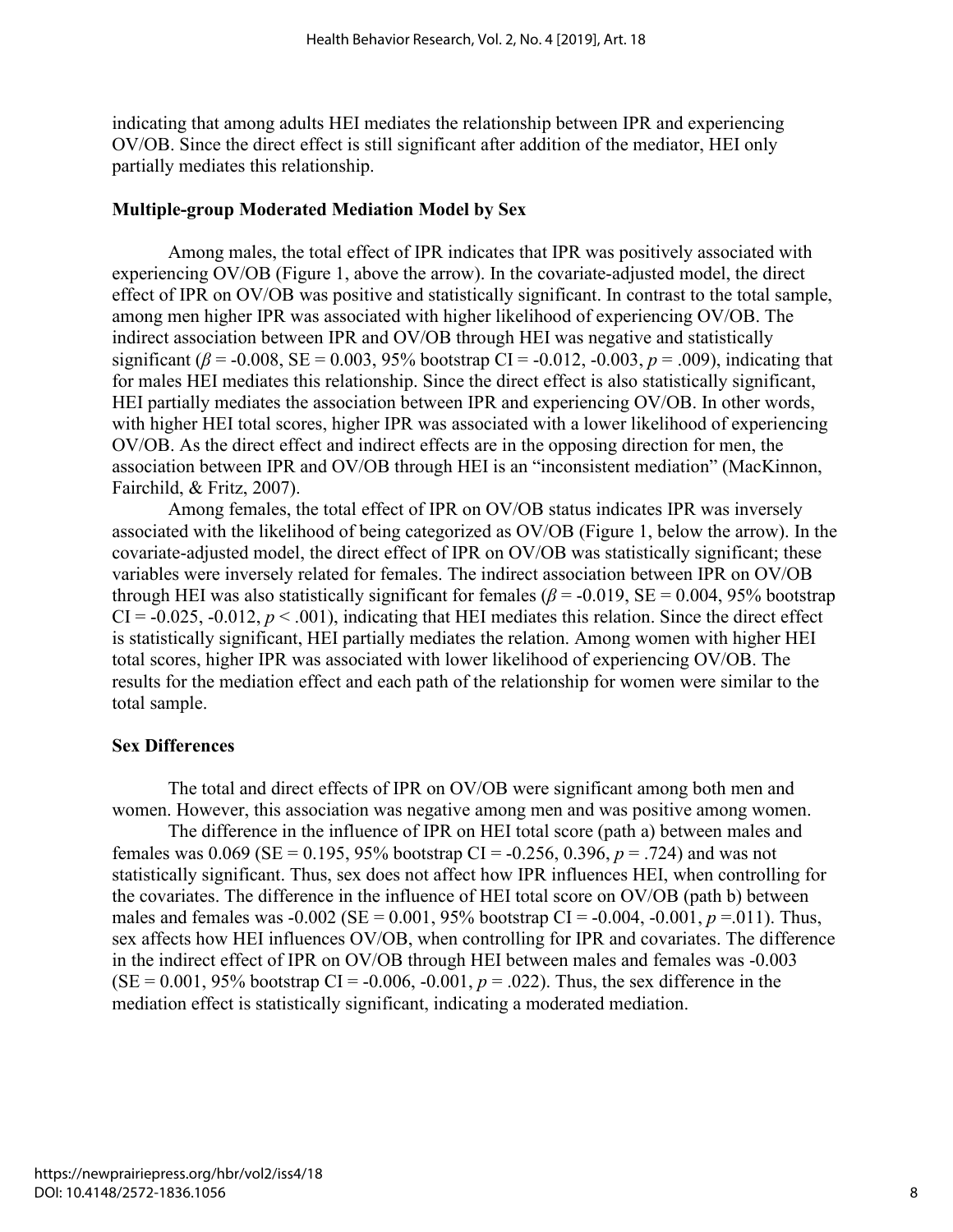#### **Discussion**

Similar to previous research, the current study found the associations between IPR and dietary quality, and dietary quality and OV/OB, in the expected directions for the total sample and for women (Drewnowski & Eichelsdoerfer, 2010; Drewnowski & Specter, 2004). However, among men higher IPR is related to increased risk of experiencing OV/OB, while for women higher IPR is related to decreased risk. The differences could be related to Western appearance ideals. For men, the ideal appearance focuses on size and muscularity, with these traits being linked to power and status (O'Neil, 2008); this is the opposite for women (Schaefer et al., 2018). Our findings also indicate that when men consume a high-quality diet, they are less likely to be OV/OB.

While our findings are consistent with prior literature showing that individuals with lower incomes have lower HEI scores than individuals with higher incomes (Drewnowski & Specter, 2004), this study contributes to the literature by demonstrating that the relationship is not moderated by sex. Irrespective of sex, greater IPR (indicating higher income) is associated with greater dietary quality. A moderating effect of sex on the other paths of the mediated model was observed. Specifically, the relationships between IPR and OV/OB as well as diet quality and OV/OB were particularly strong among women (each increment in IPR or HEI scores was associated with greater reduction in the risk of OV/OB compared to men). These findings are consistent with prior research showing that the relationship between income and obesity is most apparent among women (Bruce et al., 2007; Chang & Lauderdale, 2005; Hernandez & Pressler, 2014). Basiotis and Lino (2003) hypothesized that limited financial resources have an adverse effect on women's dietary quality rather than dietary energy. This type of effect could lead to a pattern of consuming energy dense, weight-promoting diets.

Among both men and women, diet quality partially mediates the association between income and weight status. Specifically, HEI accounts for some of the relationship between IPR and OV/OB. However, among men the direct effect is positive while the indirect effect is negative, indicating an inconsistent mediation. Therefore, the dietary quality is particularly important for men. As income increases, among men the risk of obesity is not reduced unless they engage in a diet that is higher in quality. Among women the direct and indirect effect are positive, indicating it is not an inconsistent mediation. Therefore for women, higher income reduces the risk of obesity and higher dietary quality partially contributes to the reduction in the risk. Additional research is needed to better understand the underlying mechanisms for the identified relationships.

While a large national data set was used to conduct this research, this study has several limitations. First, the data are cross-sectional in nature, not allowing for causal inference. Differences in demographic characteristics between the analytical sample and those excluded from the study must be taken into account when considering generalizability of the study findings.

In conclusion, the study findings indicate that among both men and women, dietary quality partially mediates the relationship between IPR and odds of experiencing OV/OB status. Specifically, among men with higher incomes, the risk of obesity is not reduced unless they engage in a diet that is higher in quality. Thus, improving the diet quality of men with higher incomes may be particularly beneficial to reducing their weight status. Health professionals should work with men to encourage a high-quality diet as a strategy for weight management.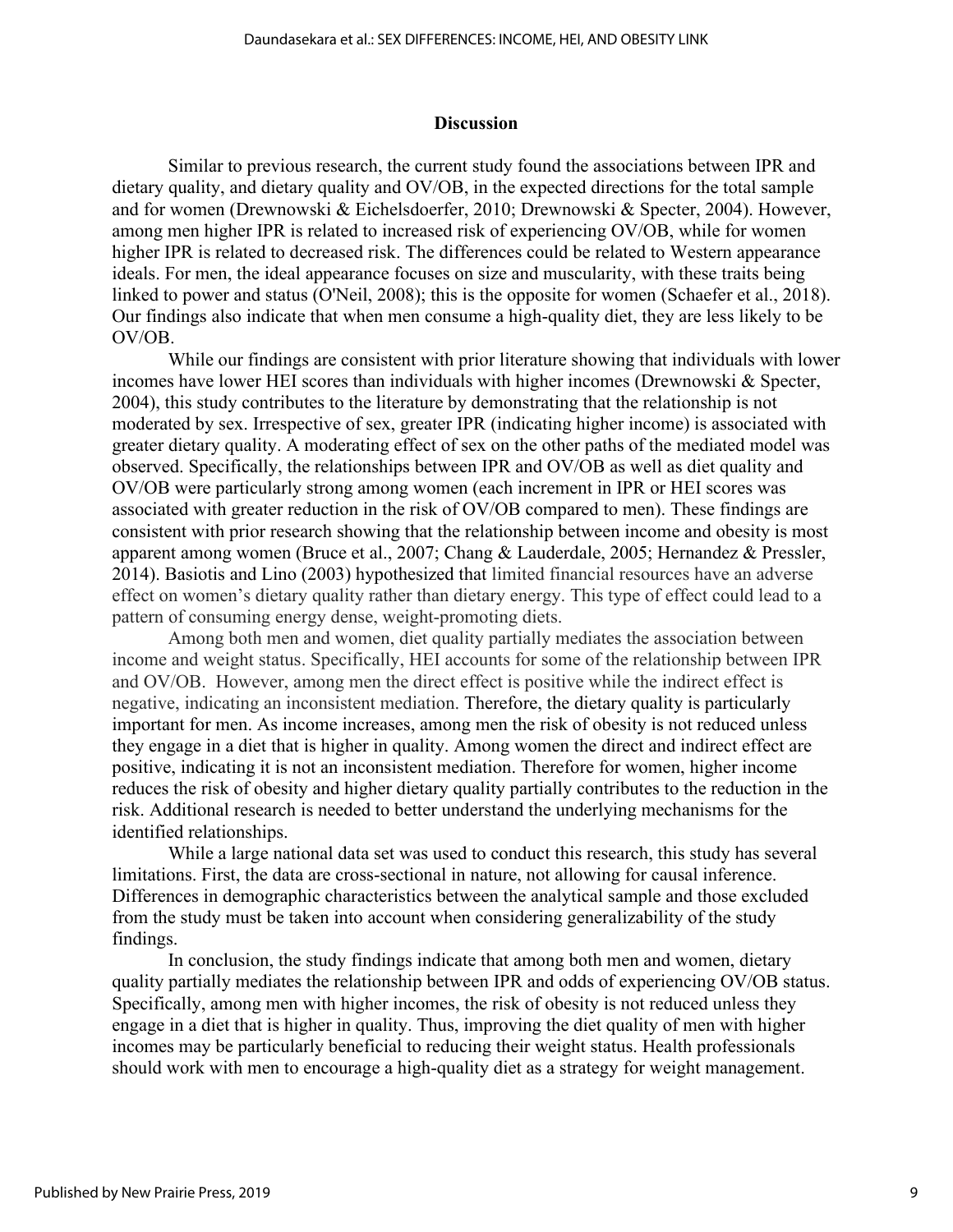Finally, improving diet quality of men and women is needed in lower income brackets as suggested by the null sex finding between income and diet quality.

# **Discussion Questions**

- 1. Findings suggest that among men, there is a positive association between greater incometo-poverty ratio and experiencing obesity. This relationship is partial mediated by dietary quality. Thus, higher income men may see a reduction in overweight/obese status if they also engage in eating a healthy diet. What are other behavioral mechanisms that could be contributing to the relationship differing by sex?
- 2. In addition to the behavioral mechanisms, could there be physiological changes resulting from the behaviors that further influence this relationship? If so, what could they be?

# **Acknowledgements**

This manuscript is a product of the American Academy of Health Behavior's Research Scholars Mentoring Program (Greer-Kamdar; McKyer-Hernandez). Daundasekara and Kamdar are both postdoctoral scholars mentored by Hernandez. The preparation of this manuscript was partially supported by the William T. Grant Foundation's Career Development and Mentoring Grant #189020 to Hernandez and Kamdar. In addition, this manuscript was partially supported by the Research and Extension Experiential Learning for Undergraduate (REEU) Program of the National Institute of Food and Agriculture, USDA, Grant #2017-67032-26021, where Dao is an undergraduate mentee of Hernandez. The content is solely the responsibility of the authors and does not necessarily represent the official views of the sponsoring organizations. The authors have no conflicts of interest to report, financial or otherwise.

# **References**

- Basiotis, P. P., & Lino, M. (2003). Food insufficiency and prevalence of overweight among adult women. *Nutrition Insights, 26*(July, 2002). *Family Economics and Nutrition Review, 15*(2), 55-57.
- Bowman, S. A., Lino, M., Gerrior, S. A., & Basiotis, P. P. (1998). The Healthy Eating Index: 1994-96. Washington, DC: U.S. Department of Agriculture, Center for Nutrition Policy and Promotion. <https://doi.org/10.22004/ag.econ.257277>
- Bruce, M. A., Sims, M., Miller, S., Elliott, V., & Ladipo, M. (2007). One size fits all? Race, gender and body mass index among U.S. adults. *Journal of the National Medical Association, 99*(10), 1152-1158.
- Chang, V. W., & Lauderdale, D. S. (2005). Income disparities in body mass index and obesity in the United States, 1971-2002. *Archives of Internal Medicine, 165*(18), 2122-2128. <https://doi.org/10.1001/archinte.165.18.2122>
- Drewnowski, A., & Eichelsdoerfer, P. (2010). Can low-income Americans afford a healthy diet? *Nutrition today, 44*(6), 246-249.<https://doi.org/10.1097/NT.0b013e3181c29f79>
- Drenowatz, C., Shook, R. P., Hand, G. A., Hébert, J. R., & Blair, S. N. (2014). The independent association between diet quality and body composition. *Scientific Reports, 4*, 4928. <https://doi.org/10.1038/srep04928>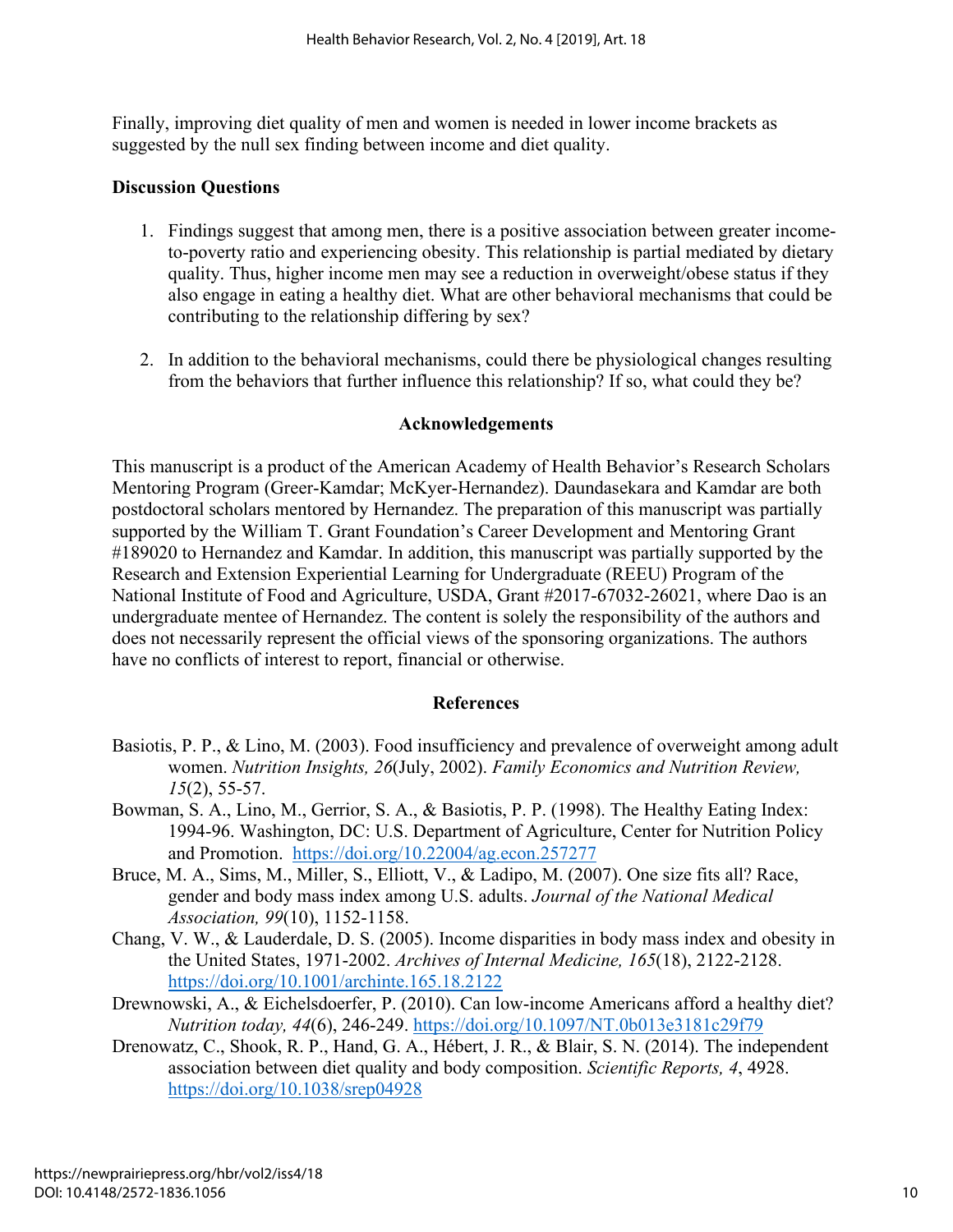- Drewnowski, A., & Specter, S. E. (2004). Poverty and obesity: The role of energy density and energy costs. *The American Journal of Clinical Nutrition, 79*(1), 6-16. <https://doi.org/10.1093/ajcn/79.1.6>
- Guenther, P. M., Kirkpatrick, S. I., Reedy, J., Krebs-Smith, S. M., Buckman, D. W., Dodd, K. W., ... Carroll, R. J. (2014). The Healthy Eating Index-2010 is a valid and reliable measure of diet quality according to the 2010 Dietary Guidelines for Americans. *The Journal of Nutrition, 144*(3), 399-407.<https://doi.org/10.3945/jn.113.183079>
- Guo, X., Warden, B. A., Paeratakul, S., & Bray, G. A. (2004). Healthy Eating Index and obesity. *European Journal of Clinical Nutrition, 58*(12), 1580-1586. <https://doi.org/10.1038/sj.ejcn.1601989>
- Hales, C. M., Carroll, M. D., Fryar, C. D., & Ogden, C. L. (2017). Prevalence of obesity among adults and youth: United States, 2015–2016. *NCHS Data Brief, 288*. Hyattsville, MD: National Center for Health Statistics. Retrieved from <https://www.cdc.gov/nchs/data/databriefs/db288.pdf>
- Hernandez, D. C., & Pressler, E. (2014). Accumulation of childhood poverty on young adult overweight or obese status: Race/ethnicity and gender disparities. *Journal of Epidemiology and Community Health, 68*(5), 478-484. [https://doi.org/10.1136/jech-2013-](https://doi.org/10.1136/jech-2013-203062) [203062](https://doi.org/10.1136/jech-2013-203062)
- Hiza, H. A. B., Casavale, K. O., Guenther, P. M., & Davis, C. A. (2013). Diet quality of Americans differs by age, sex, race/ethnicity, income, and education level. *Journal of the Academy of Nutrition and Dietetics, 113*(2), 297-306. <https://doi.org/10.1016/j.jand.2012.08.011>
- IPAQ Research Committee. (2005). *Guidelines for data processing and analysis of the International Physical Activity Questionnaire (IPAQ)*. Retrieved from [https://docs.google.com/viewer?a=v&pid=sites&srcid=ZGVmYXVsdGRvbWFpbnx0aG](https://docs.google.com/viewer?a=v&pid=sites&srcid=ZGVmYXVsdGRvbWFpbnx0aGVpcGFxfGd4OjE0NDgxMDk3NDU1YWRlZTM) [VpcGFxfGd4OjE0NDgxMDk3NDU1YWRlZTM](https://docs.google.com/viewer?a=v&pid=sites&srcid=ZGVmYXVsdGRvbWFpbnx0aGVpcGFxfGd4OjE0NDgxMDk3NDU1YWRlZTM)
- Irala-Estévez, J. D., Groth, M., Johansson, L., Oltersdorf, U., Prättälä, R., & Martínez-González, M. A. (2000). A systematic review of socio-economic differences in food habits in Europe: Consumption of fruit and vegetables. *European Journal of Clinical Nutrition, 54*(9), 706-714.
- Johnson, C. L., Dohrmann, S. M., Burt, V. L., & Mohadjer, L. K. (2014). National health and nutrition examination survey: Sample design, 2011-2014. *Vital and Health Statistics Series 2*(162), 1-33.
- Kennedy, E. T., Ohls, J., Carlson, S., & Fleming, K. (1995). The Healthy Eating Index: Design and applications. *Journal of the Academy of Nutrition and Dietetics, 95*(10), 1103-1108. [https://doi.org/10.1016/s0002-8223\(95\)00300-2](https://doi.org/10.1016/s0002-8223(95)00300-2)
- Krebs-Smith, S. M., Pannucci, T. E., Subar, A. F., Kirkpatrick, S. I., Lerman, J. L., Tooze, J. A., . . . Reedy, J. (2018). Update of the Healthy Eating Index: HEI-2015. *Journal of the Academy of Nutrition and Dietetics, 118*(9), 1591-1602. <https://doi.org/10.1016/j.jand.2018.05.021>
- MacKinnon, D. P., Fairchild, A. J., & Fritz, M. S. (2007). Mediation analysis. *Annual Review of Psychology, 58*, 593-614.<https://doi.org/10.1146/annurev.psych.58.110405.085542>
- Michaud, C., Baudier, F., Loundou, A., Le Bihan, G., Janvrin, M. P., & Rotily, M. (1998). Food habits, consumption, and knowledge of a low-income French population. *Sante Publique, 10*(3), 333-347.